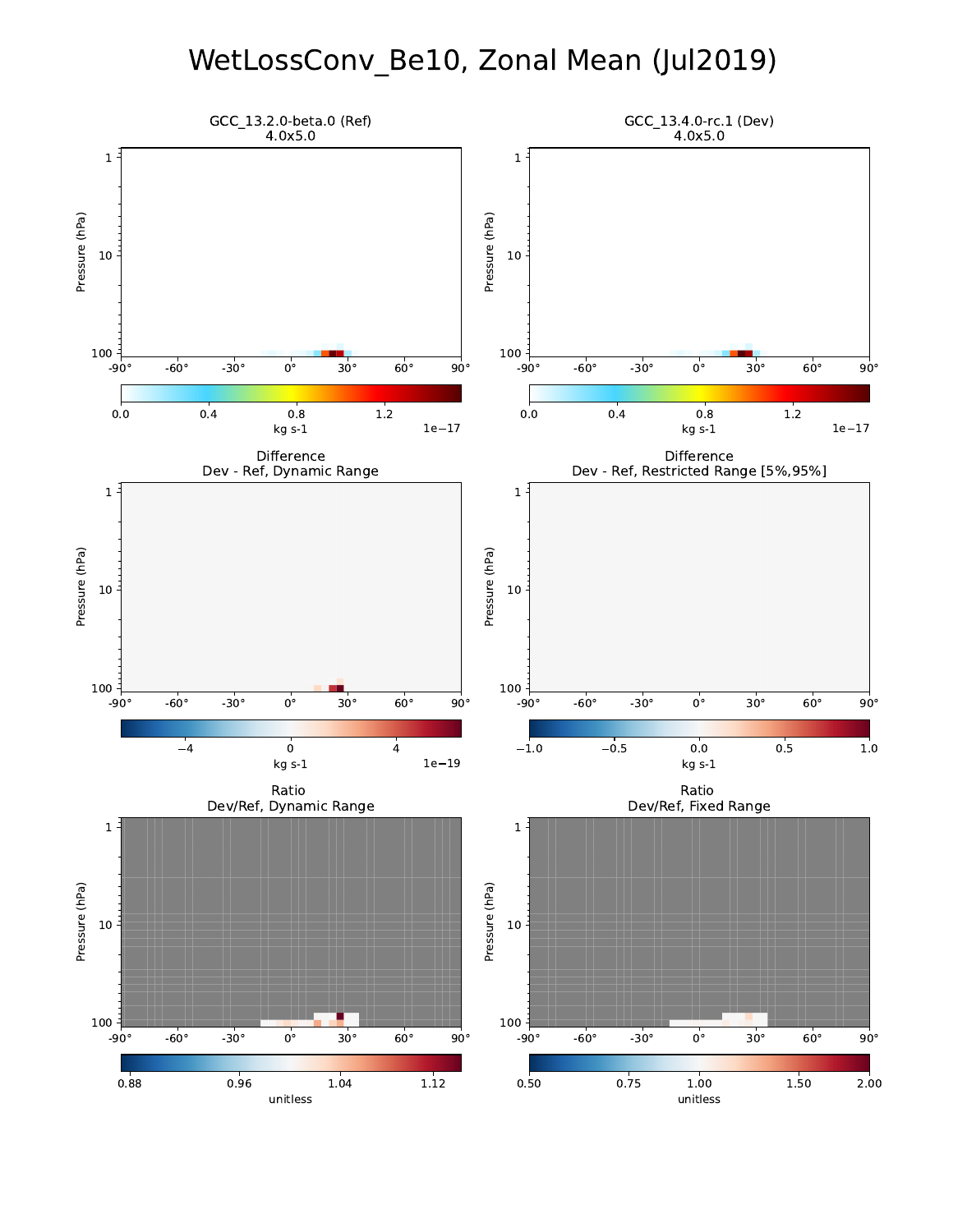# WetLossConv\_Be10Strat, Zonal Mean (Jul2019)

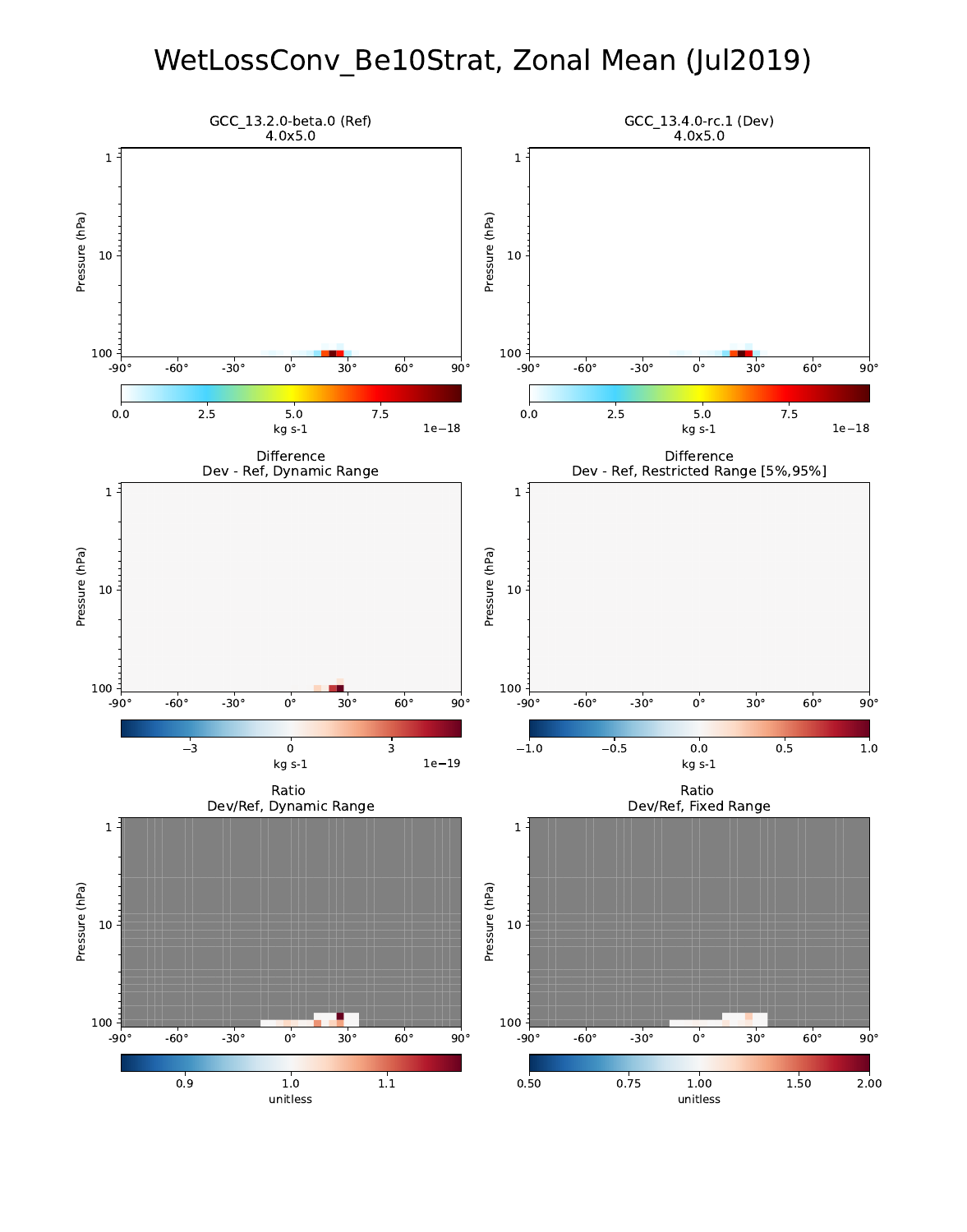## WetLossConv\_Be7, Zonal Mean (Jul2019)

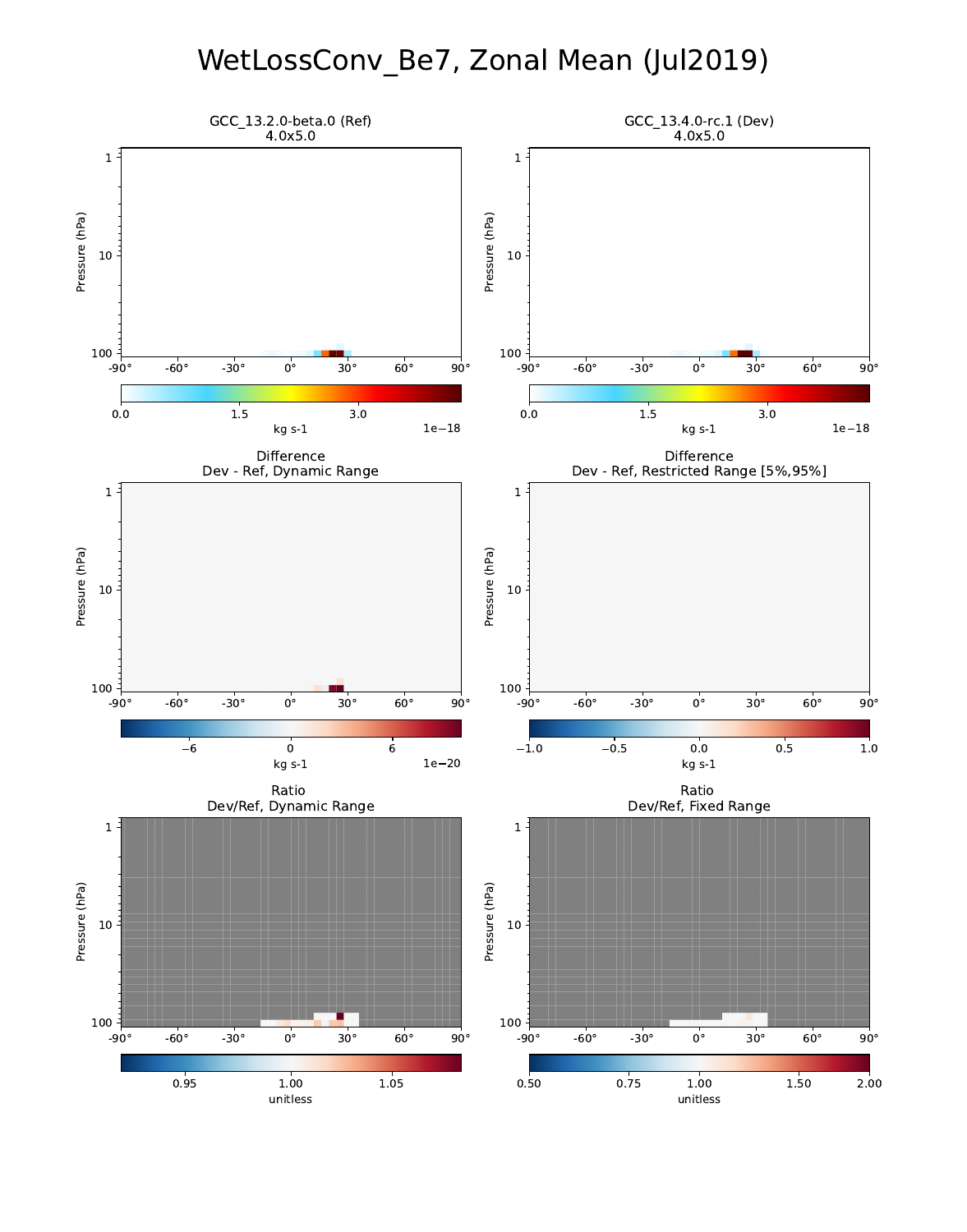## WetLossConv\_Be7Strat, Zonal Mean (Jul2019)

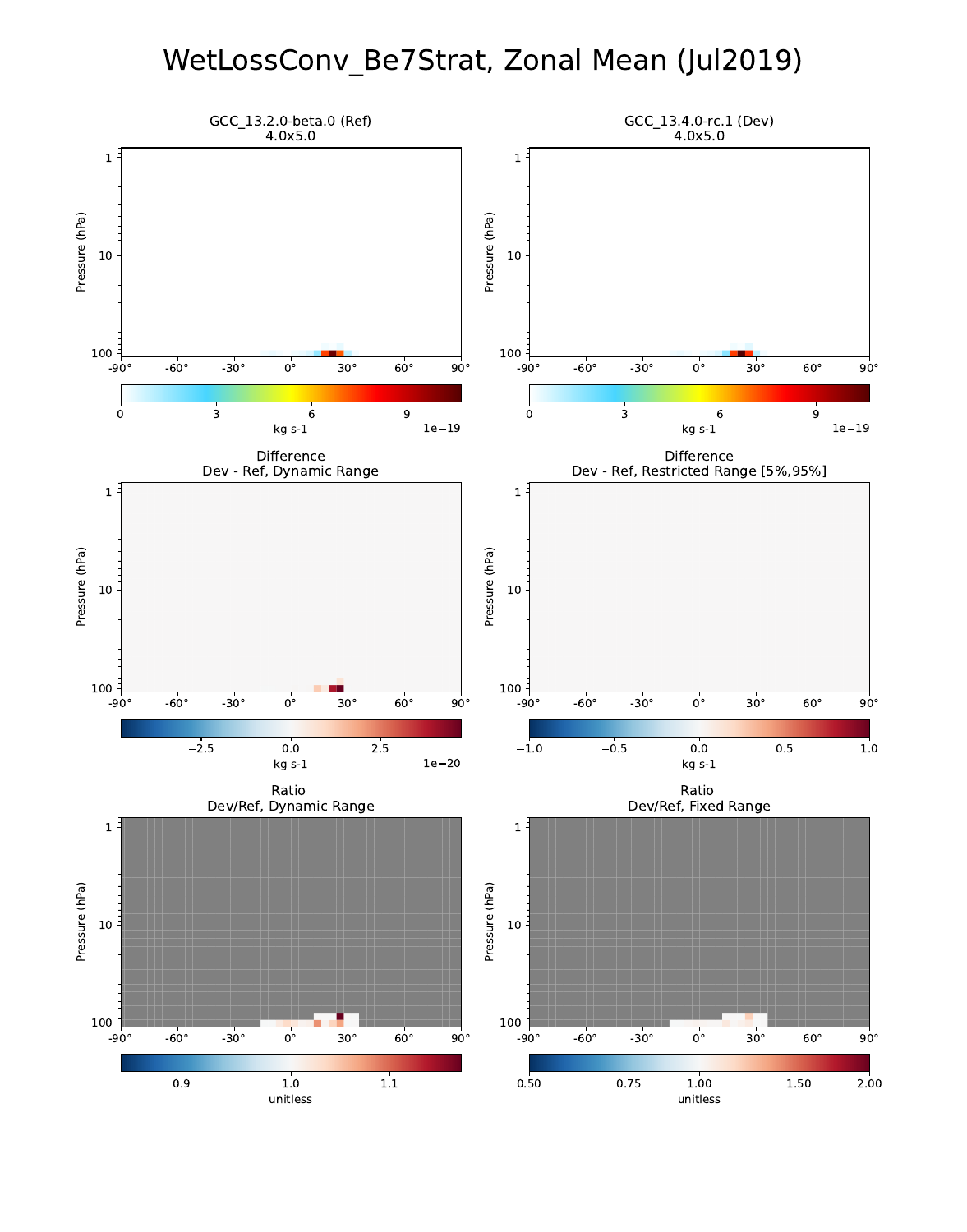## WetLossConv\_Pb210, Zonal Mean (Jul2019)